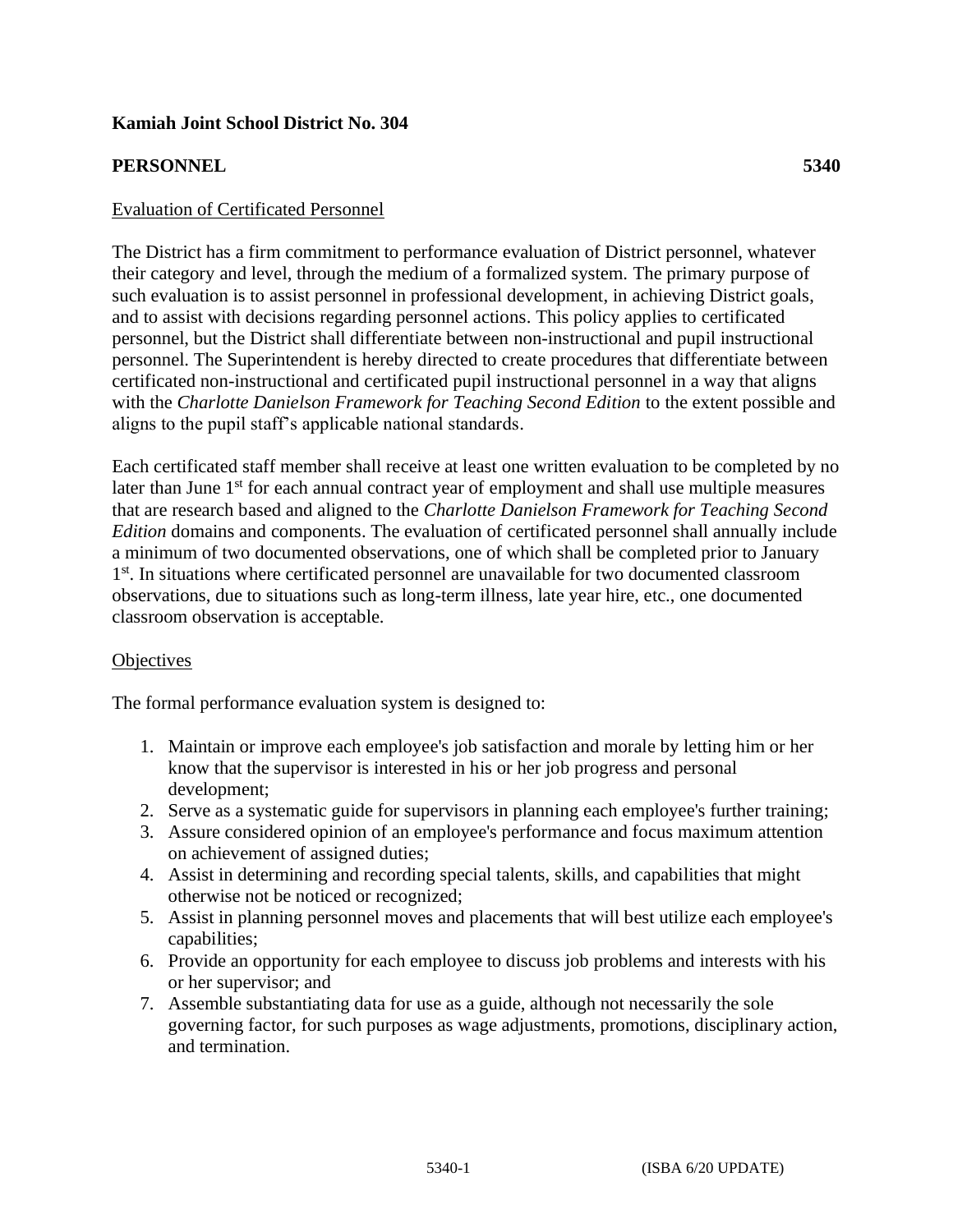# **Responsibility**

The Superintendent or his or her designee shall have the overall responsibility for the administration and monitoring of the Performance Evaluation Program and will ensure the fairness and efficiency of its execution, including:

- 1. Distributing proper evaluation forms in a timely manner;
- 2. Ensuring completed evaluations are returned for filing by a specified date;
- 3. Reviewing evaluations for completeness;
- 4. Identifying discrepancies;
- 5. Ensuring proper safeguards and filing of completed evaluations;
- 6. Creating and implementing a plan for ongoing training for evaluators and certificated personnel on the District's evaluation standards, forms, and processes and a plan for collecting and using data gathered from evaluations;
- 7. Creating a plan for ongoing review of the District's Performance Evaluation Program that includes stakeholder input from teachers, Board Members, administrators, parents/guardians, and other interested parties;
- 8. Creating a procedure for remediation for employees that receive evaluations indicating that remediation would be an appropriate course of action; and
- 9. Creating an individualized evaluation rating system for how evaluations will be used to identify proficiency and record growth over time with a minimum of four rankings used to differentiate performance of certificate holders including: unsatisfactory being equal to a rating of 1; basic being equal to a rating of 2; proficient being equal to a rating of 3; and distinguished being equal to a rating of 4.

The Immediate Supervisor is the employee's evaluator and is responsible for:

- 1. Continuously observing and evaluating an employee's job performance including a minimum of two documented observations annually for certificated personnel, one of which shall be completed prior to January  $1<sup>st</sup>$  of each year;
- 2. Holding periodic counseling sessions with each employee to discuss job performance;
- 3. Completing Performance Evaluations as required; and

The individuals assigned this responsibility shall have received training in conducting evaluations based on the statewide framework for evaluations within the immediate previous five years of conducting any evaluations.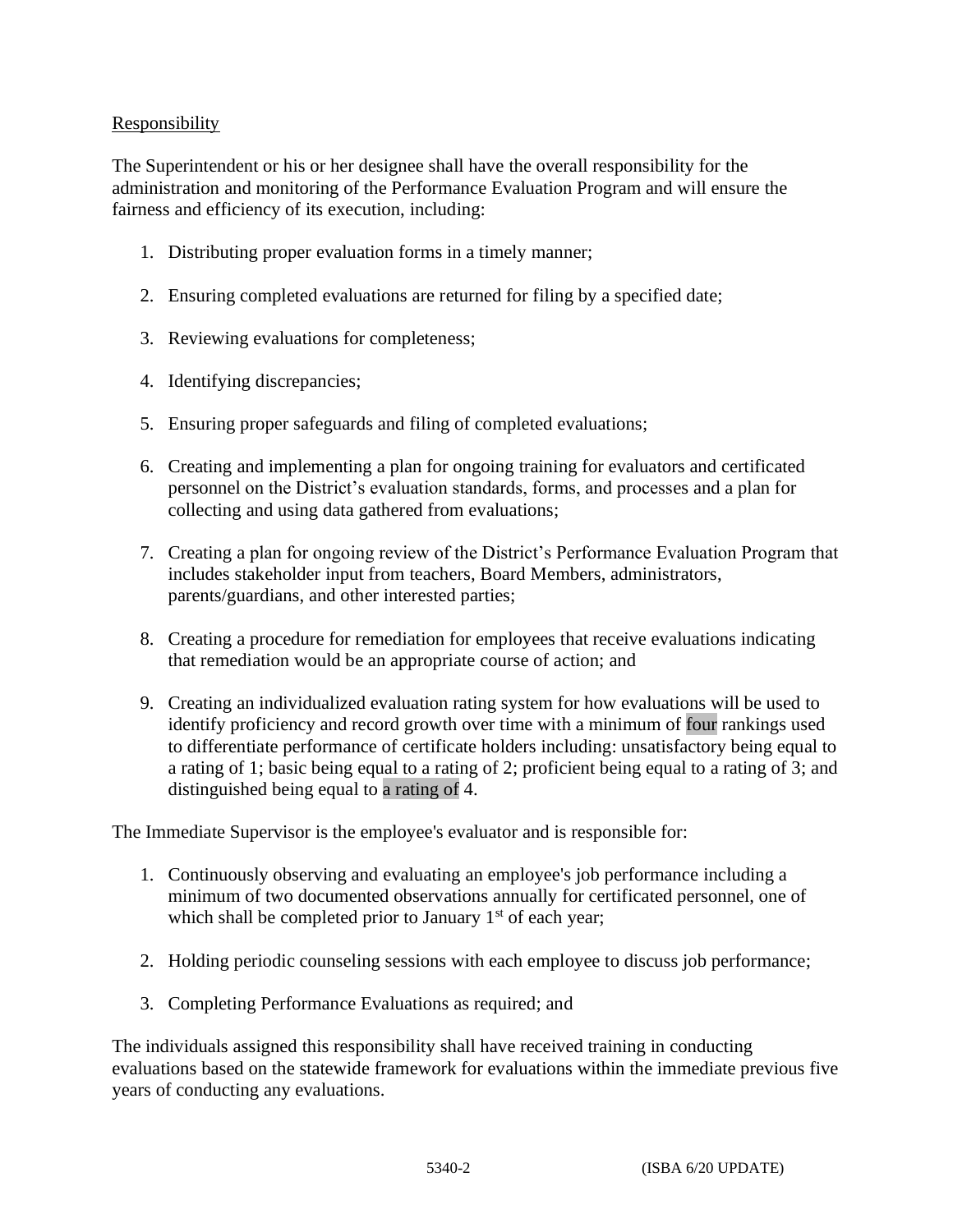# Written Evaluation

A written summative evaluation will be completed for each certificated employee by June 1<sup>st</sup>. A copy will be given to the employee. The original will be retained by the Immediate Supervisor. The evaluation should be reviewed annually and revised as necessary to indicate any significant changes in duties or responsibilities. The evaluation is designed to increase planning and relate performance to assigned responsibilities through joint understanding between the evaluator and the employee as to the job description and major performance objectives.

The written evaluation will identify the sources of data used in conducting the evaluation. Aggregate data shall be considered as part of the District and individual school needs assessment in determining professional development offerings.

#### Evaluation Measures

**Observations**: Periodic classroom observations will be included in the evaluation process with a minimum of two documented observations annually for certificated personnel, one of which shall be completed prior to January 1<sup>st</sup>. In situations where certificated personnel are unavailable for two documented classroom observations, due to situations such as long-term illness, late year hire, etc., one documented classroom observation is acceptable.

**Professional Practice**: A majority of the evaluation of certificated personnel will be comprised of Professional Practice based on the *Charlotte Danielson Framework for Teaching Second Edition*. The evaluation will include at least one of the following as a measure to inform the Professional Practice portion: input received from parents/guardians, input received from students, and/or portfolios. The District has chosen input received from parents/guardians, input received from students, and/or portfolios as its measure(s) to inform the Professional Practice portion. Parental/guardian and/or student input forms will be made available on the main District webpage.The Board shall determine the manner and weight of parental input, student input, and/or portfolios on the evaluation.

**Student Achievement**: Instructional staff evaluation ratings must, in part, be based on measurable student achievement as defined in Section 33-1001, Idaho Code, applicable to the subjects and grade ranges taught by the instructional staff. All other certificated staff evaluations must include measurable student achievement or student success indicators as applicable to the position. This portion of the evaluation may be calculated using current and/or the immediate past year's data and may use one or both years' data. Growth in student achievement may be considered as an optional measure for all other school-based and District-based staff, as determined by the Board.

**Charlotte Danielson Framework**: The evaluation will be aligned with minimum State standards and based upon the *Charlotte Danielson Framework for Teaching Second Edition* and will include, at a minimum, the following general criteria upon which the Professional Practice portion will be based. Individual domain and component ratings must be determined based on a combination of professional practice and student achievement as specified above.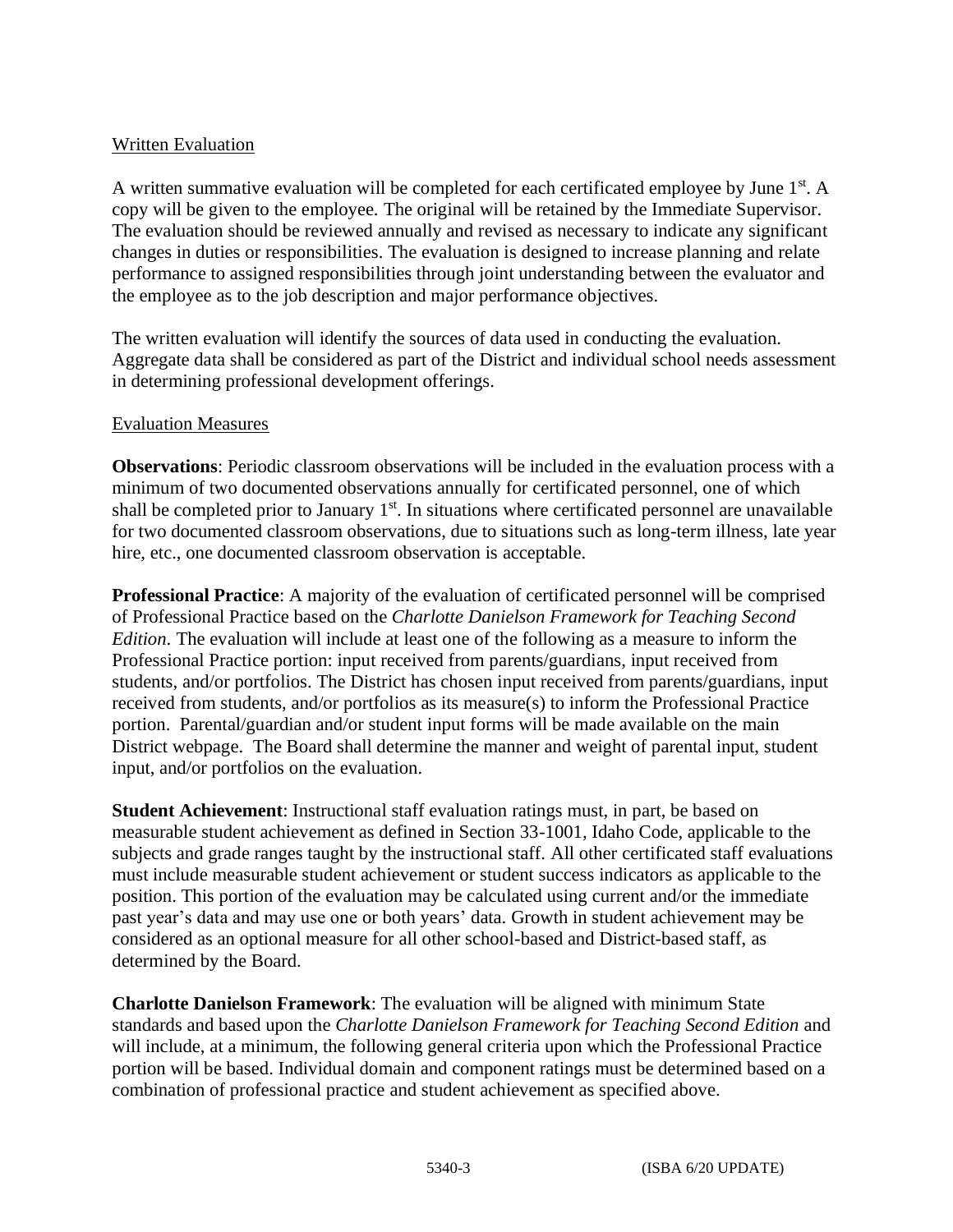- 1. Planning and Preparation
	- A. Demonstrating Knowledge of Content and Pedagogy;
	- B. Demonstrating Knowledge of Students;
	- C. Setting Instructional Outcomes;
	- D. Demonstrating Knowledge of Resources;
	- E. Designing Coherent Instruction; and
	- F. Designing Student Assessments.
- 2. Classroom Learning Environment
	- A. Creating an Environment of Respect and Rapport;
	- B. Establishing a Culture for Learning;
	- C. Managing Classroom Procedures;
	- D. Managing Student Behavior; and
	- E. Organizing Physical Space.
- 3. Instruction and Use of Assessment
	- A. Communicating with Students;
	- B. Using Questioning and Discussion Techniques;
	- C. Engaging Students in Learning;
	- D. Using Assessment in Instruction; and
	- E. Demonstrating Flexibility and Responsiveness.
- 4. Professional Responsibilities
	- A. Reflecting on Teaching;
	- B. Maintaining Accurate Records;
	- C. Communicating with Families;
	- D. Participating in a Professional Community;
	- E. Growing and Developing Professionally; and
	- F. Showing Professionalism.

#### Meeting with the Employee

**Counseling Sessions:** Counseling sessions between supervisors and employees may be scheduled periodically. During these sessions, an open dialogue should occur which allows the exchange of performance oriented information. The employee should be informed of how he or she has performed to date. If the employee is not meeting performance expectations, the employee should be informed of the steps necessary to improve performance to the desired level. Counseling sessions should include, but not be limited to, the following: job responsibilities, performance of duties, and attendance. A memorandum for record will be prepared following each counseling session and maintained by the supervisor.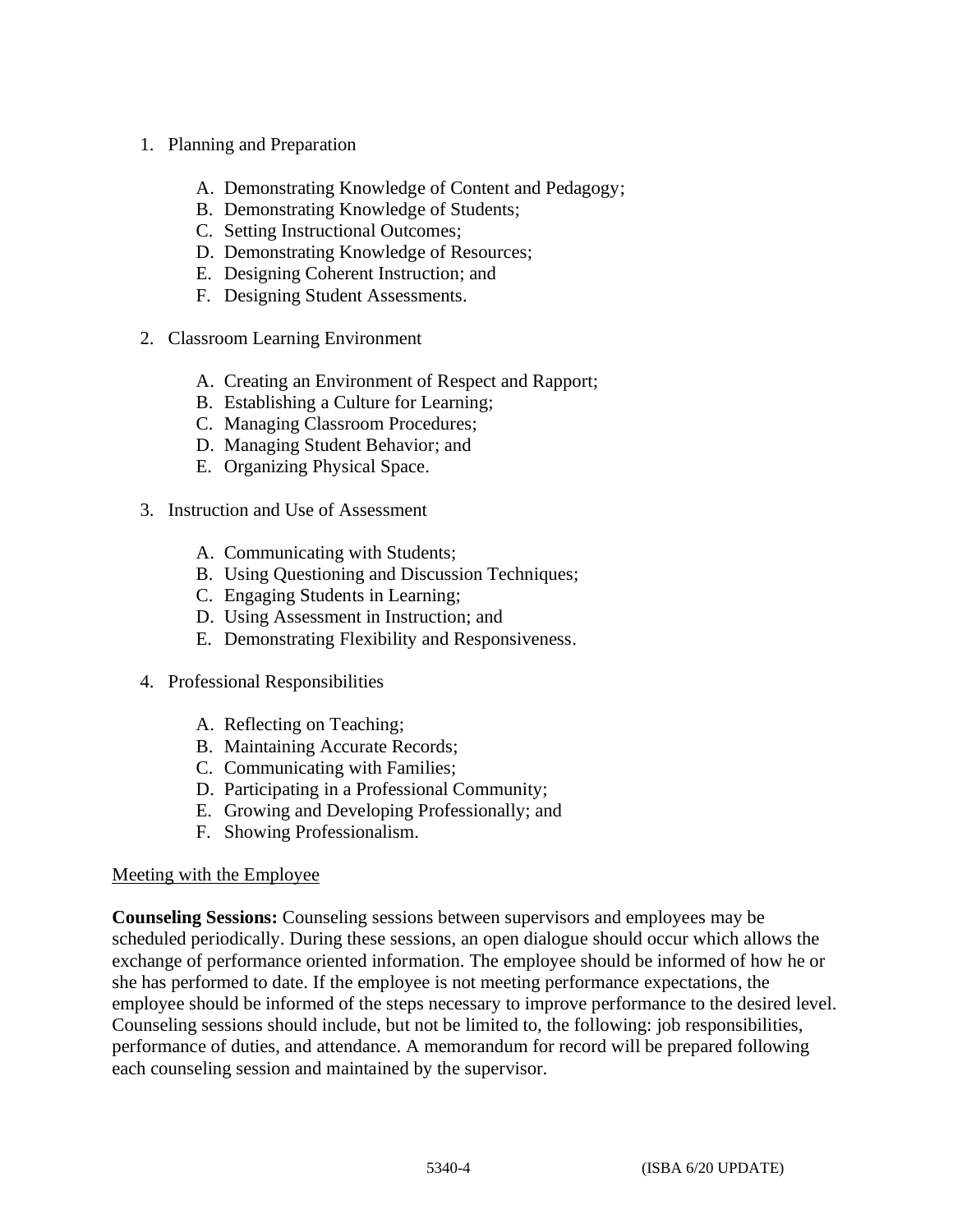**Communication of Results:** Each evaluation shall include a meeting with the affected employee to communicate evaluation results. At the scheduled meeting with the employee, the supervisor will:

- 1. Discuss the evaluation with the employee, emphasizing strong and weak points in job performance. Commend the employee for a job well done if applicable and discuss specific corrective action if warranted. Set mutual goals for the employee to reach before the next performance evaluation. Recommendations should specifically state methods to correct weaknesses and/or prepare the employee for future promotions.
- 2. Allow the employee to make any written comments he or she desires. Inform the employee that he or she may turn in a written rebuttal/appeal of any portion of the evaluation within seven days and outline the process for rebuttal/appeal. Have the employee sign the evaluation indicating that he or she has been given a copy and initial after supervisor's comments.

No earlier than seven days following the meeting, if the supervisor has not received any written rebuttal/appeal, the supervisor will forward the original evaluation in a sealed envelope, marked "Personnel-Evaluation" to the Superintendent, or the designee, for review. The supervisor will also retain a copy of the completed form.

# Rebuttals/Appeal

Within seven days from the date of the evaluation meeting with their supervisor, the employee may file a written rebuttal/appeal of any portion of the evaluation. The written rebuttal/appeal shall state the specific content of the evaluation with which the employee disagrees, a statement of the reason(s) for disagreement, and the amendment to the evaluation requested.

If a written rebuttal/appeal is received by the supervisor within seven days, the supervisor may conduct additional meetings or investigative activities necessary to address the rebuttal/appeal. Subsequent to these activities, and within a period of ten working days, the supervisor may provide the employee with a written response either amending the evaluation as requested by the employee or stating the reason(s) why the supervisor will not be amending the evaluation as requested.

If the supervisor chooses to amend the evaluation as requested by the employee then the amended copy of the evaluation will be provided to, and signed by, the employee. The original amended evaluation will then be forwarded to the Superintendent, or the designee, for review in a sealed envelope, marked Personnel-Evaluation. The supervisor will also retain a copy of the completed form.

If the supervisor chooses not to amend the evaluation as requested by the employee then the evaluation along with the written rebuttal/appeal, and the supervisor's response, if any, will be forwarded to the Superintendent, or the designee, for review in a sealed envelope, marked Personnel-Evaluation. The supervisor will also retain a copy of the completed evaluation including any rebuttal/appeal and responses.